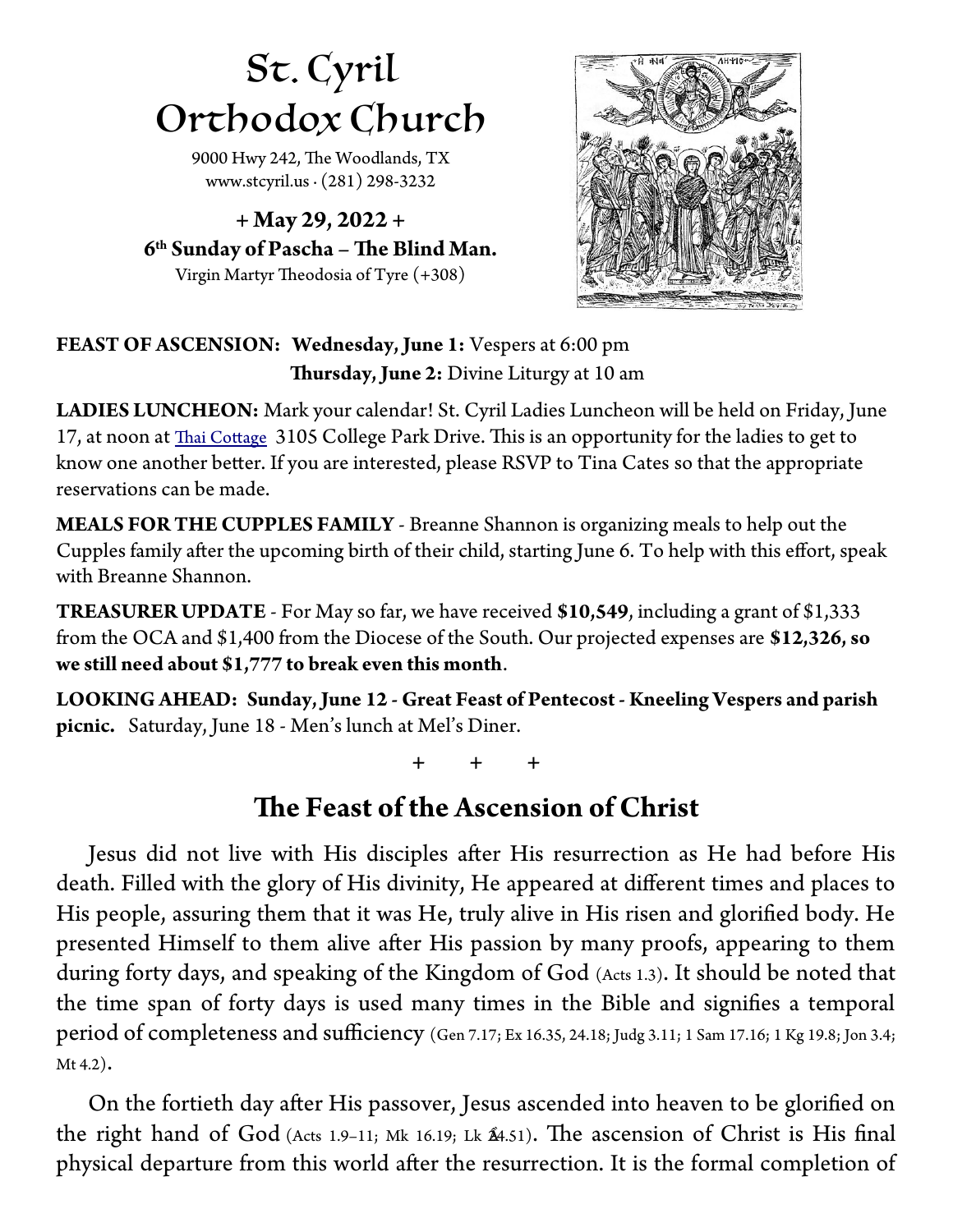His mission in this world as the Saviour. It is His glorious return to the Father Who had sent Him into the world to accomplish the work that He had given him to do  $(In 17.4-5)$ .

. . . *and lifing His hands He blessed them. While blessing them, He parted fom them and was carried up into heaven. And they returned to Jerusalem with great joy* (Lk 24.51–52).

The Church's celebration of the ascension, like all such festal celebrations, is not **merely the remembrance of an event in Christ's life.** Indeed, the ascension itself is not to be understood as though it were simply the supernatural event of a man foating up and away into the skies. Holy Scripture stresses Christ's physical departure and His glorifcation with God the Father, together with the great joy which His disciples had as they received the promise of the Holy Spirit Who was to come to assure the Lord's presence with them, enabling them to be His witnesses to the ends of earth (Lk 24.48–53; Acts 1.8–11; Mt 28.20; Mk 16.16–14).

**In the Church the believers in Christ celebrate these very same realities with the conviction that it is for them and for all men that Christ's departure from this world** has taken place. The Lord leaves in order to be glorified with God the Father and to **glorify us with himself. He goes in order to "prepare a place" for and to take us also into the blessedness of God's presence. He goes to open the way for all fesh into the "heavenly sanctuary . . . the Holy Place not made by hands"** (see Hebrews 8–10)**. He goes in order send the Holy Spirit, Who proceeds from the Father to bear witness to Him and His gospel in the world, making Him powerfully present in the lives of disciples.** The liturgical hymns of the feast of the Ascension sing of all of these things.

#### *Troparion of Ascension. Tone 4.*

Thou hast ascended in glory O Christ our God, granting joy to Thy disciples by the promise of the Holy Spirit. Through the blessing they were assured that Thou art the Son of God, the Redeemer of the world!

#### *Kontakion of Ascension. Tone 6.*

When Thou hadst fulfilled the dispensation for our sake, and united earth to heaven, Thou didst ascend in glory, O Christ our God, not being parted from those who love Thee, but remaining with them and crying: I am with you and no one will be against you!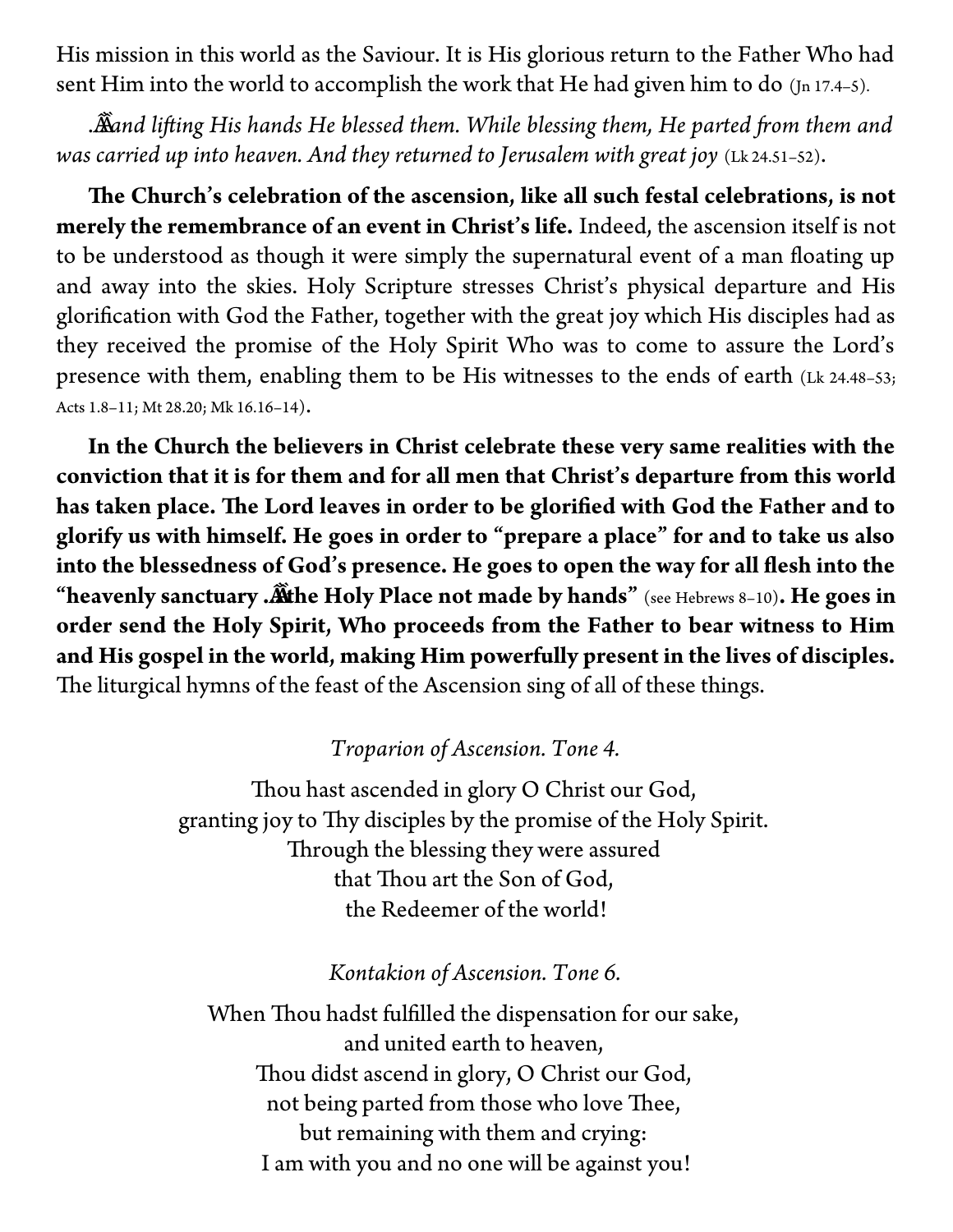## **St. Justin the Philosopher**

*Commemorated on June 1*

St. Justin the Philosopher was born around the year 114 at Sychem, an ancient city of Samaria. Justin's parents were pagan Greeks. From his childhood he displayed intelligence, love for learning, and a fervent devotion to the knowledge of Truth. When he came of age he studied the various schools of Greek philosophy (the Stoics, the Peripatetics, the Pythagoreans, the Platonists), and he concluded that none of these pagan teachings revealed the way to knowledge of the true God.

Once, when he was strolling in a solitary place beyond the city and pondering about where to seek the way to the knowledge of Truth, he met an old man. In the conversation that followed, the old man revealed to Justin the basics of Christian teaching and advised him to seek the answers to all the questions of life in the books of Holy Scripture. "**But before anything else**," said the holy Elder, "**pray diligently to God, so that He might open to you the doors of Light. No one is able to comprehend Truth, unless he is granted understanding from God Himself, Who reveals it to each one who seeks Him in prayer and in love**."

When he was 30 years old, Justin accepted holy Baptism. From this time on, Justin devoted his talents and his vast philosophical knowledge to preaching the Gospel among the pagans. He began to journey throughout the Roman Empire, sowing the seeds of faith. "Whosoever is able to proclaim Truth and does not proclaim it will be condemned by God," he wrote.

Justin opened a school of Christian philosophy. Saint Justin subsequently defended the truth of Christian teaching, persuasively confuting both pagan sophistry (in a debate with the Cynic philosopher Crescentius) and heretical distortions of Christianity. He also spoke out against the teachings of the Gnostic Marcian.

In the year 155, when the emperor Antoninus Pius started a persecution against Christians, Saint Justin personally gave him a book which was titled *Apologia* (meaning, a "defense") in defense of three Christians innocently condemned to execution.

In the *Apologia* he demonstrated the falseness of the slander against Christians accused unjustly for merely having the name of Christians. The *Apologia* had such a favorable efect upon the emperor that he stopped the persecution. Saint Justin journeyed, by decision of the emperor, to Asia Minor where they were persecuting Christians with particular severity. He proclaimed the joyous message of the imperial edict throughout the surrounding cities and countryside.